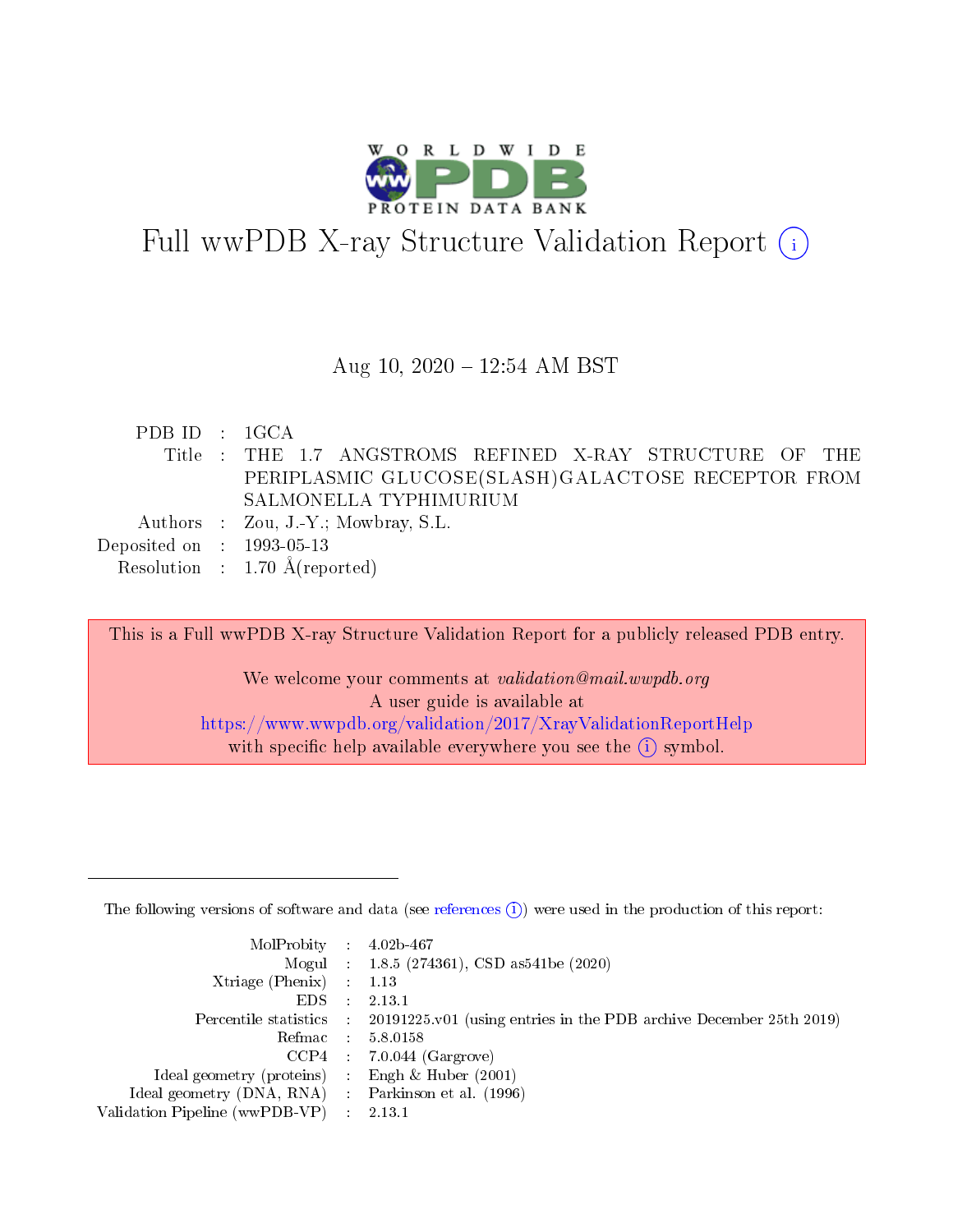# 1 [O](https://www.wwpdb.org/validation/2017/XrayValidationReportHelp#overall_quality)verall quality at a glance  $(i)$

The following experimental techniques were used to determine the structure: X-RAY DIFFRACTION

The reported resolution of this entry is 1.70 Å.

Percentile scores (ranging between 0-100) for global validation metrics of the entry are shown in the following graphic. The table shows the number of entries on which the scores are based.



| Metric                | Whole archive<br>$(\#\text{Entries})$ | <b>Similar resolution</b><br>$(\#\text{Entries}, \text{resolution range}(\AA))$ |
|-----------------------|---------------------------------------|---------------------------------------------------------------------------------|
| Clashscore            | 141614                                | $4695(1.70-1.70)$                                                               |
| Ramachandran outliers | 138981                                | $4610(1.70-1.70)$                                                               |
| Sidechain outliers    | 138945                                | $4610(1.70-1.70)$                                                               |
| RSRZ outliers         | 127900                                | $4222(1.70-1.70)$                                                               |

The table below summarises the geometric issues observed across the polymeric chains and their fit to the electron density. The red, orange, yellow and green segments on the lower bar indicate the fraction of residues that contain outliers for  $\geq=3$ , 2, 1 and 0 types of geometric quality criteria respectively. A grey segment represents the fraction of residues that are not modelled. The numeric value for each fraction is indicated below the corresponding segment, with a dot representing fractions  $\epsilon = 5\%$  The upper red bar (where present) indicates the fraction of residues that have poor fit to the electron density. The numeric value is given above the bar.

| $\cap$ hain | Length | Quality of chain |    |  |  |  |  |  |  |
|-------------|--------|------------------|----|--|--|--|--|--|--|
|             |        | $\%$             |    |  |  |  |  |  |  |
| . .         | 309    | 90%              | 9% |  |  |  |  |  |  |

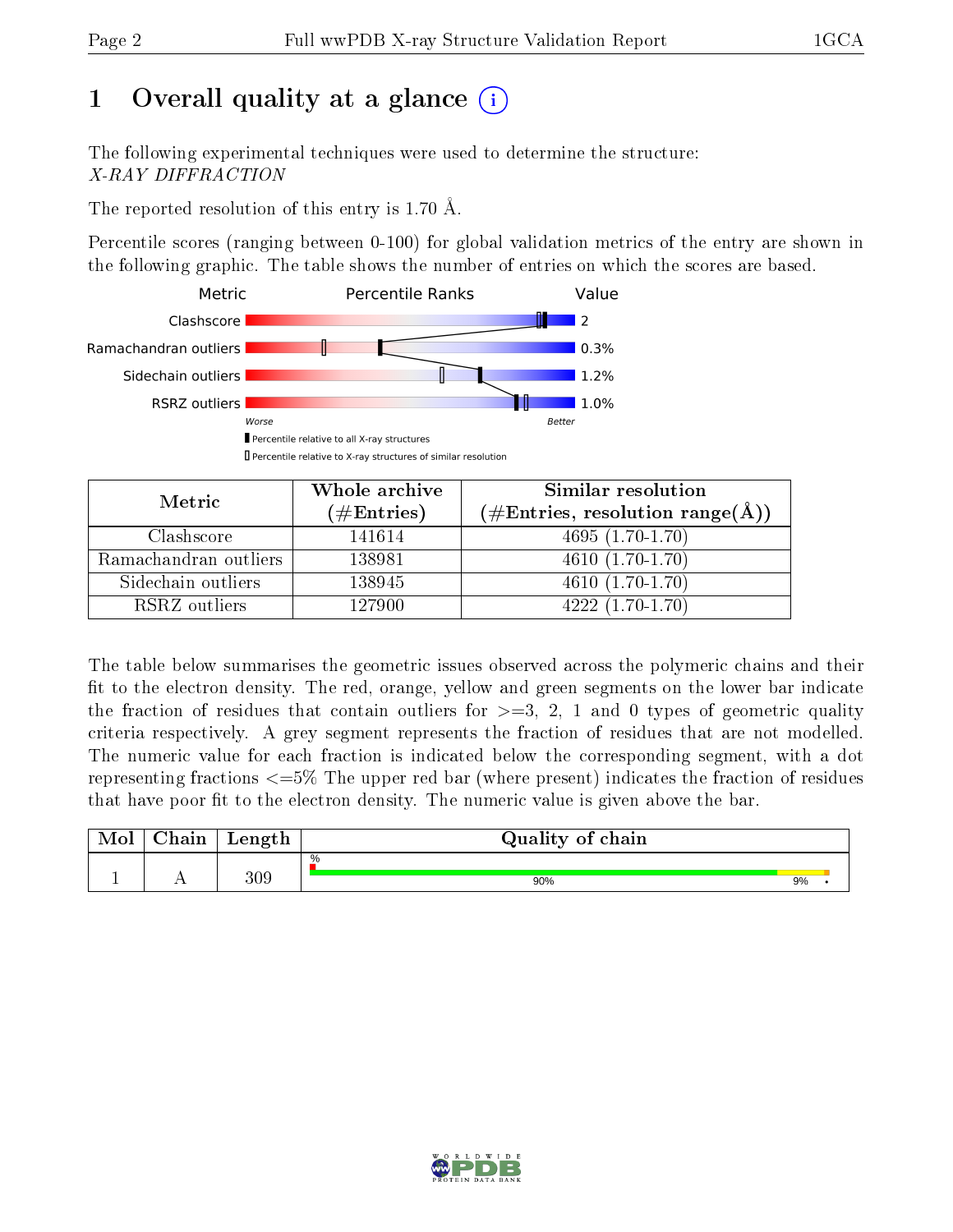# 2 Entry composition (i)

There are 4 unique types of molecules in this entry. The entry contains 3376 atoms, of which 859 are hydrogens and 0 are deuteriums.

In the tables below, the ZeroOcc column contains the number of atoms modelled with zero occupancy, the AltConf column contains the number of residues with at least one atom in alternate conformation and the Trace column contains the number of residues modelled with at most 2 atoms.

 $\bullet$  Molecule 1 is a protein called GLUCOSE/GALACTOSE-BINDING PROTEIN.

| Mol | $\operatorname{\mathsf{Chain}}$ | Residues | $\rm{Atoms}$  |     |     |     |      | ZeroOcc | $\mid$ AltConf $\mid$ Trace |  |  |
|-----|---------------------------------|----------|---------------|-----|-----|-----|------|---------|-----------------------------|--|--|
|     | <u>. .</u>                      | 309      | Total<br>2892 | 472 | 541 | 405 | -467 |         |                             |  |  |

There is a discrepancy between the modelled and reference sequences:

|     |  | Chain   Residue   Modelled   Actual   Comment | . Reference .     |
|-----|--|-----------------------------------------------|-------------------|
| 152 |  | conflict                                      | <b>UNP P23905</b> |

• Molecule 2 is beta-D-galactopyranose (three-letter code: GAL) (formula:  $C_6H_{12}O_6$ ).



| $\bf{Mol}$ | Chain   Residues | Atoms     |  |  |  | ZeroOcc   AltConf |
|------------|------------------|-----------|--|--|--|-------------------|
|            |                  | Total C H |  |  |  |                   |
|            |                  |           |  |  |  |                   |

Molecule 3 is CALCIUM ION (three-letter code: CA) (formula: Ca).

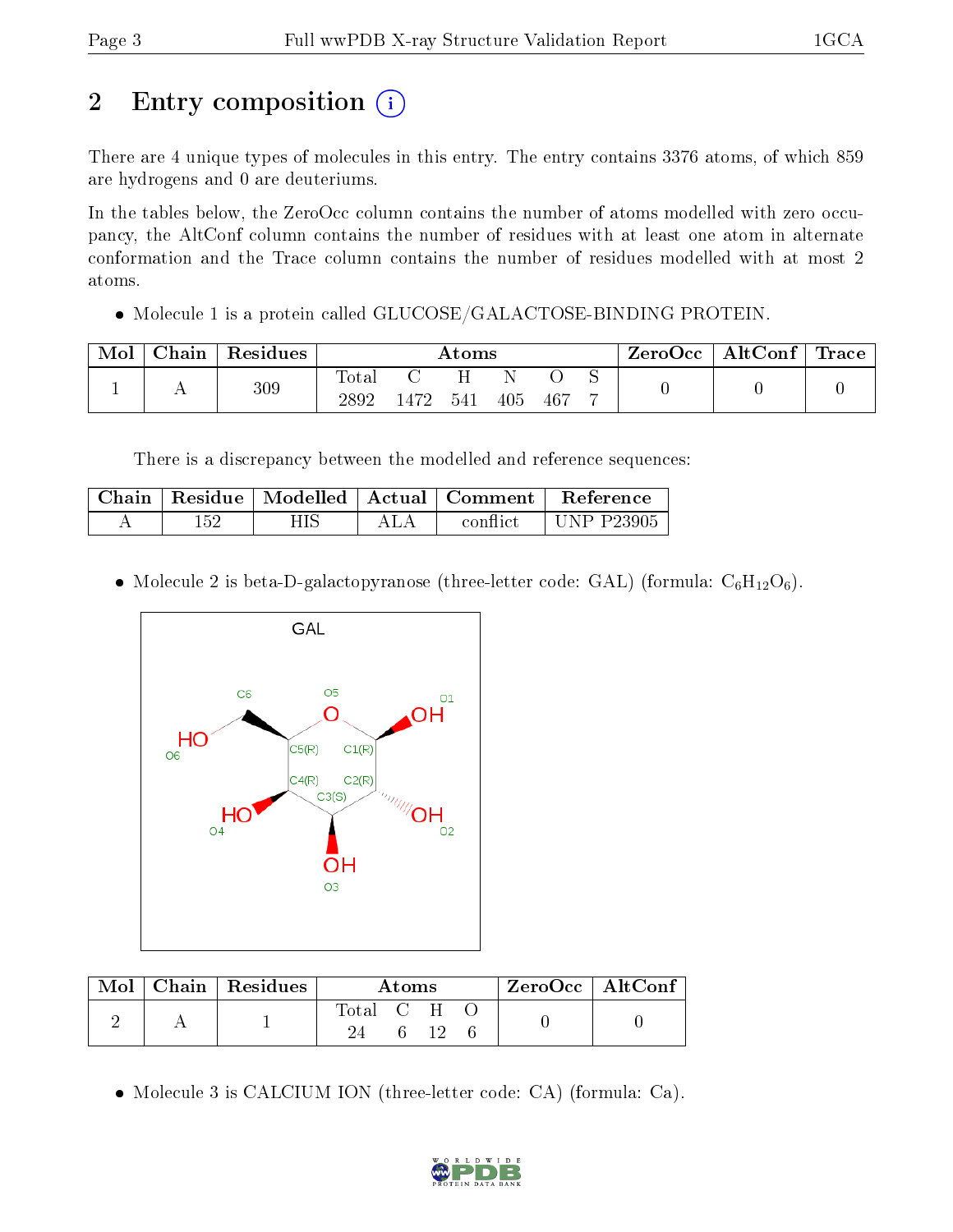|  | $\parallel$ Mol $\parallel$ Chain $\parallel$ Residues $\parallel$ | Atoms    | $\perp$ ZeroOcc $\parallel$ AltConf $\parallel$ |  |
|--|--------------------------------------------------------------------|----------|-------------------------------------------------|--|
|  |                                                                    | Total Ca |                                                 |  |

 $\bullet\,$  Molecule 4 is water.

|  | $\parallel$ Mol $\parallel$ Chain $\parallel$ Residues | Atoms        |     |      | $ZeroOcc$   AltConf |
|--|--------------------------------------------------------|--------------|-----|------|---------------------|
|  | $153\,$                                                | Total<br>459 | 306 | -153 |                     |

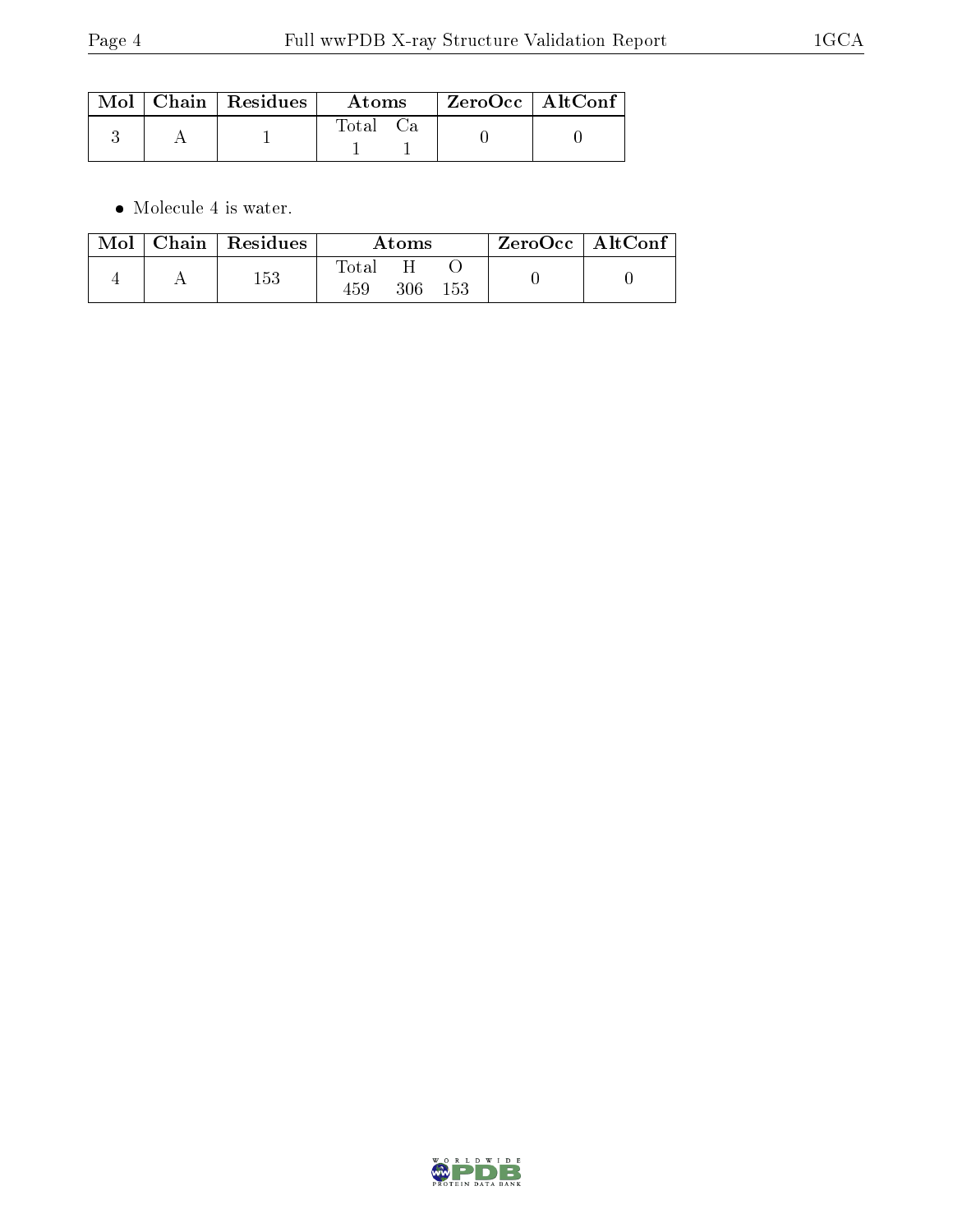## 3 Residue-property plots  $(i)$

These plots are drawn for all protein, RNA, DNA and oligosaccharide chains in the entry. The first graphic for a chain summarises the proportions of the various outlier classes displayed in the second graphic. The second graphic shows the sequence view annotated by issues in geometry and electron density. Residues are color-coded according to the number of geometric quality criteria for which they contain at least one outlier: green  $= 0$ , yellow  $= 1$ , orange  $= 2$  and red  $= 3$  or more. A red dot above a residue indicates a poor fit to the electron density ( $RSRZ > 2$ ). Stretches of 2 or more consecutive residues without any outlier are shown as a green connector. Residues present in the sample, but not in the model, are shown in grey.

• Molecule 1: GLUCOSE/GALACTOSE-BINDING PROTEIN



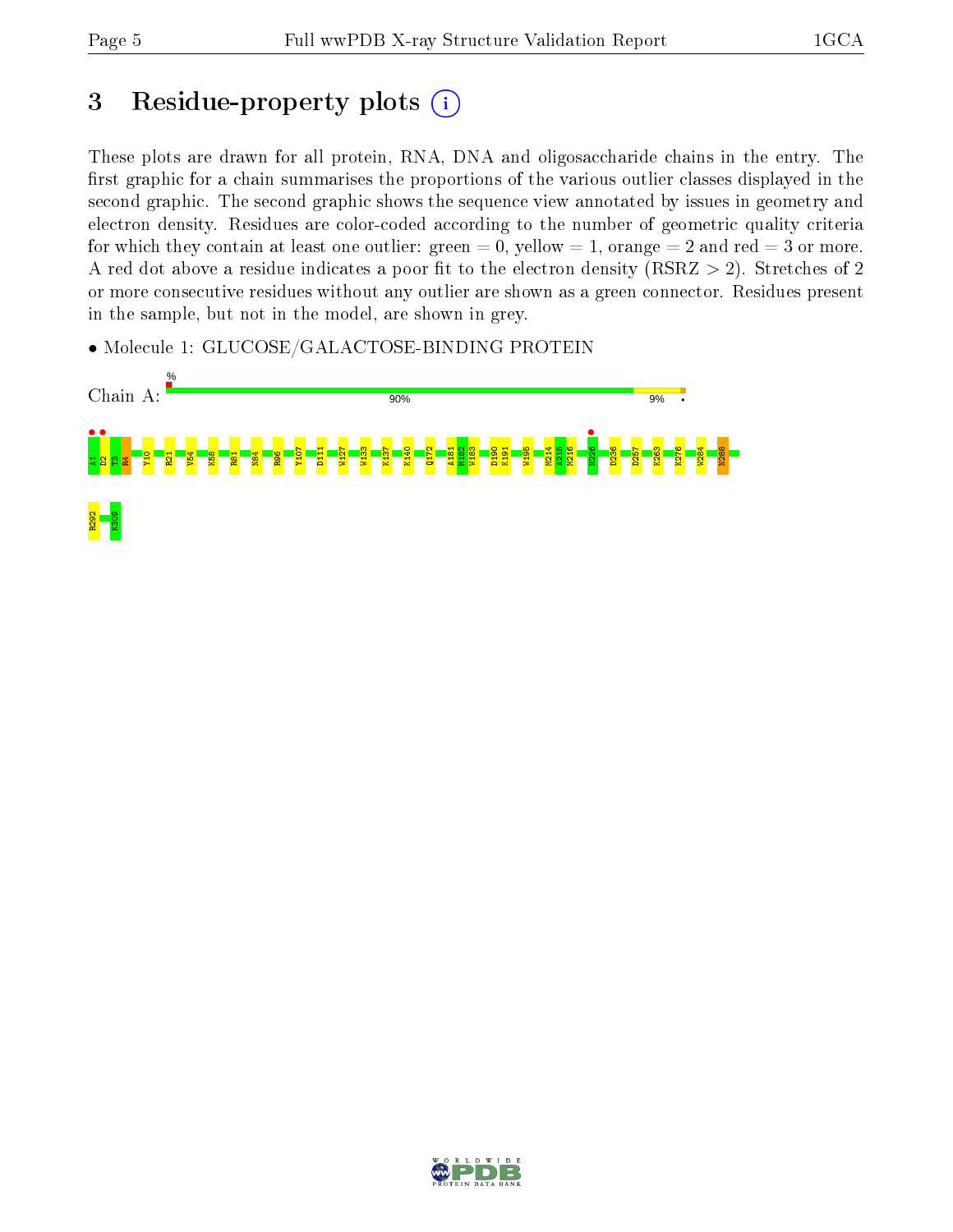## 4 Data and refinement statistics  $(i)$

| Property                                                             | Value                                             | Source                         |
|----------------------------------------------------------------------|---------------------------------------------------|--------------------------------|
| Space group                                                          | C121                                              | $\overline{\text{De}}$ positor |
| Cell constants                                                       | 119.57Å<br>$37.39\text{\AA}$<br>$80.14\text{\AA}$ |                                |
| a, b, c, $\alpha$ , $\beta$ , $\gamma$                               | $90.00^{\circ}$ $123.18^{\circ}$<br>$90.00^\circ$ | Depositor                      |
| Resolution $(A)$                                                     | (Not available)<br>1.70<br>$\equiv$               | Depositor                      |
|                                                                      | 19.42<br>1.52                                     | <b>EDS</b>                     |
| % Data completeness                                                  | $(Not available)$ $((Not available)-1.70)$        | Depositor                      |
| (in resolution range)                                                | 83.7 (19.42-1.52)                                 | <b>EDS</b>                     |
| $\mathrm{R}_{merge}$                                                 | (Not available)                                   | Depositor                      |
| $\mathrm{R}_{sym}$                                                   | (Not available)                                   | Depositor                      |
| $\langle I/\sigma(I)\rangle^{-1}$                                    | 0.41 (at $1.52\text{\AA}$ )                       | Xtriage                        |
| Refinement program                                                   | X-PLOR                                            | Depositor                      |
| $R, R_{free}$                                                        | , (Not available)<br>0.190                        | Depositor                      |
|                                                                      | (Not available)<br>0.185<br>$\mathbf{A}$          | DCC                            |
| $R_{free}$ test set                                                  | No test flags present.                            | wwPDB-VP                       |
| Wilson B-factor $(A^2)$                                              | 13.8                                              | Xtriage                        |
| Anisotropy                                                           | 0.232                                             | Xtriage                        |
| Bulk solvent $k_{sol}(e/\mathring{A}^3)$ , $B_{sol}(\mathring{A}^2)$ | 0.34, 47.8                                        | <b>EDS</b>                     |
| L-test for $\text{twinning}^2$                                       | $< L >$ = 0.49, $< L^2 >$ = 0.32                  | $\overline{\text{X}}$ triage   |
| Estimated twinning fraction                                          | No twinning to report.                            | Xtriage                        |
| $F_o, F_c$ correlation                                               | 0.96                                              | <b>EDS</b>                     |
| Total number of atoms                                                | 3376                                              | wwPDB-VP                       |
| Average B, all atoms $(A^2)$                                         | 14.0                                              | wwPDB-VP                       |

Xtriage's analysis on translational NCS is as follows: The largest off-origin peak in the Patterson function is  $7.08\%$  of the height of the origin peak. No significant pseudotranslation is detected.

<sup>&</sup>lt;sup>2</sup>Theoretical values of  $\langle |L| \rangle$ ,  $\langle L^2 \rangle$  for acentric reflections are 0.5, 0.333 respectively for untwinned datasets, and 0.375, 0.2 for perfectly twinned datasets.



<span id="page-5-1"></span><span id="page-5-0"></span><sup>1</sup> Intensities estimated from amplitudes.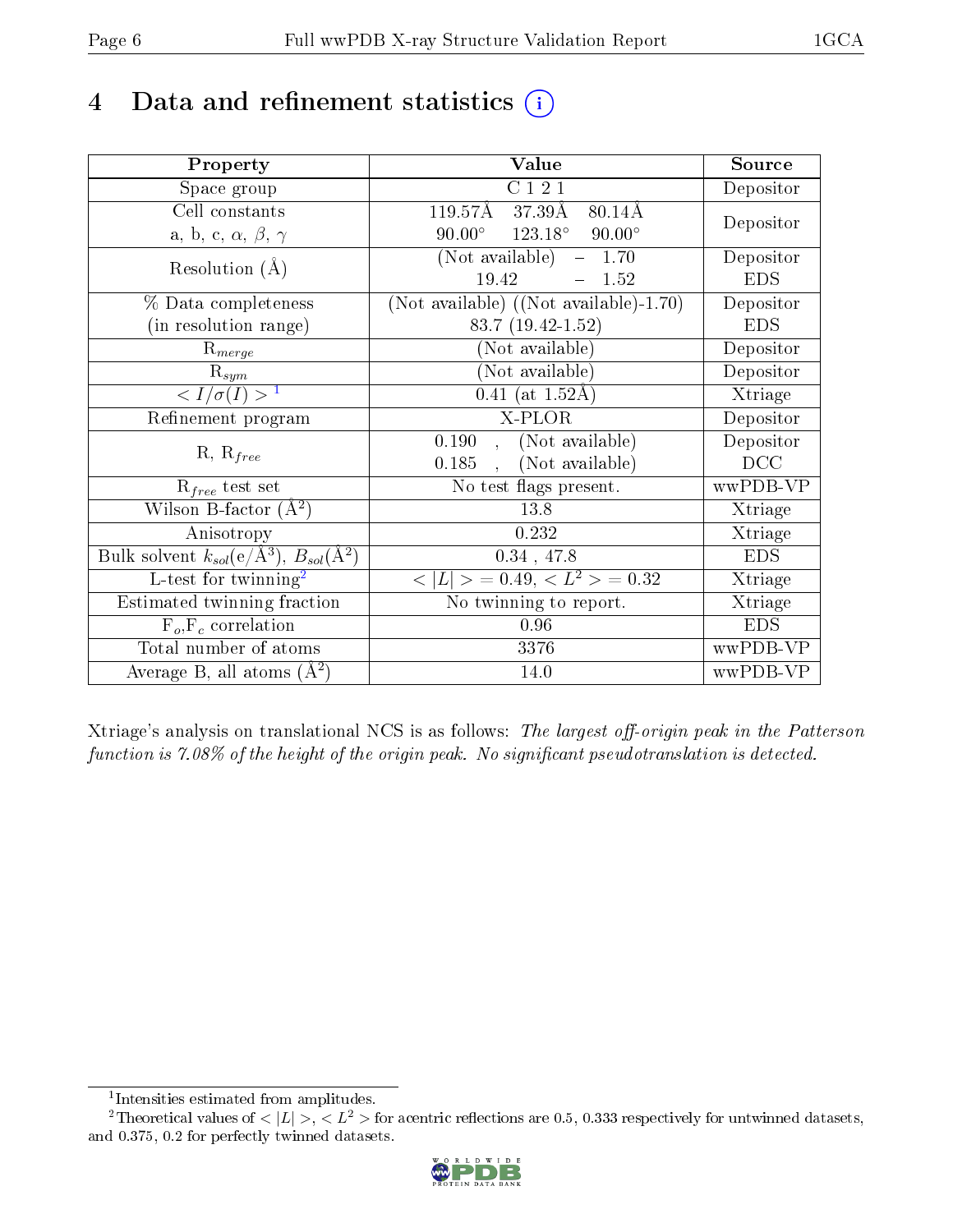## 5 Model quality  $(i)$

## 5.1 Standard geometry  $(i)$

Bond lengths and bond angles in the following residue types are not validated in this section: CA, GAL

The Z score for a bond length (or angle) is the number of standard deviations the observed value is removed from the expected value. A bond length (or angle) with  $|Z| > 5$  is considered an outlier worth inspection. RMSZ is the root-mean-square of all Z scores of the bond lengths (or angles).

| Mol | $\mathord{\hspace{1pt}\text{}}^{\mathord{\text{}}\mathord{\hspace{1pt}\text{}}\mathord{\hspace{1pt}\text{}}\mathord{\text{}}$ $\mathord{\text{}}$ $\mathord{\hspace{1pt}\text{}}$ $\mathord{\hspace{1pt}\text{}}$ $\mathord{\hspace{1pt}\text{}}$ $\mathord{\hspace{1pt}\text{}}$ $\mathord{\hspace{1pt}\text{}}$ $\mathord{\hspace{1pt}\text{}}$ $\mathord{\hspace{1pt}\text{}}$ $\mathord{\hspace{1pt}\text{}}$ $\mathord{\hspace{1pt}\text{}}$ $\mathord{\hspace{1pt$ |      | Bond lengths                 | Bond angles |                  |  |
|-----|--------------------------------------------------------------------------------------------------------------------------------------------------------------------------------------------------------------------------------------------------------------------------------------------------------------------------------------------------------------------------------------------------------------------------------------------------------------------------|------|------------------------------|-------------|------------------|--|
|     |                                                                                                                                                                                                                                                                                                                                                                                                                                                                          |      | RMSZ $\mid \#Z \mid >5$ RMSZ |             | # Z  > 5         |  |
|     |                                                                                                                                                                                                                                                                                                                                                                                                                                                                          | 0.81 | 0/2387                       | 1.42        | $27/3230(0.8\%)$ |  |

There are no bond length outliers.

All (27) bond angle outliers are listed below:

| Mol            | Chain            | Res | <b>Type</b> | Atoms                 | $\mathbf{Z}$ | Observed $(°)$ | Ideal $(°)$ |
|----------------|------------------|-----|-------------|-----------------------|--------------|----------------|-------------|
| $\mathbf{1}$   | А                | 183 | TRP         | $CD1$ -CG-CD2         | 9.77         | 114.11         | 106.30      |
| $\mathbf{1}$   | $\boldsymbol{A}$ | 81  | ARG         | NE-CZ-NH1             | 9.36         | 124.98         | 120.30      |
| $\overline{1}$ | А                | 81  | ARG         | NE-CZ-NH <sub>2</sub> | $-9.25$      | 115.67         | 120.30      |
| $\overline{1}$ | $\bf{A}$         | 284 | TRP         | $CD1$ -CG-CD2         | 9.09         | 113.57         | 106.30      |
| $\mathbf{1}$   | А                | 183 | TRP         | $CE2$ -CD2-CG         | $-8.04$      | 100.86         | 107.30      |
| $\mathbf 1$    | $\bf{A}$         | 284 | TRP         | $CE2$ -CD2-CG         | $-8.02$      | 100.88         | 107.30      |
| $\mathbf{1}$   | A                | 292 | $\rm{ARG}$  | NE-CZ-NH1             | 8.00         | 124.30         | 120.30      |
| 1              | $\bf{A}$         | 292 | ARG         | NE-CZ-NH <sub>2</sub> | $-7.98$      | 116.31         | 120.30      |
| $\mathbf{1}$   | $\bf{A}$         | 133 | TRP         | $CD1$ -CG-CD2         | 7.76         | 112.51         | 106.30      |
| 1              | $\boldsymbol{A}$ | 127 | TRP         | $CD1-CG-CD2$          | 7.54         | 112.33         | 106.30      |
| $\mathbf{1}$   | $\boldsymbol{A}$ | 127 | TRP         | $CE2$ -CD2-CG         | $-7.25$      | 101.50         | 107.30      |
| $\mathbf{1}$   | А                | 107 | TYR         | $CB-CG-CD1$           | $-7.13$      | 116.72         | 121.00      |
| $\mathbf{1}$   | $\overline{A}$   | 10  | <b>TYR</b>  | $CB-CG-CD2$           | $-6.94$      | 116.84         | 121.00      |
| $\mathbf{1}$   | $\bf{A}$         | 133 | TRP         | $CE2$ -CD2-CG         | $-6.23$      | 102.32         | 107.30      |
| $\mathbf{1}$   | $\bf{A}$         | 183 | TRP         | $CG$ - $CD$ 2- $CE$ 3 | 6.10         | 139.39         | 133.90      |
| $\mathbf 1$    | A                | 183 | TRP         | $CG$ - $CD1$ - $NE1$  | $-6.09$      | 104.01         | 110.10      |
| $\mathbf 1$    | $\bf{A}$         | 284 | TRP         | $CG$ - $CD1$ - $NE1$  | $-6.03$      | 104.07         | 110.10      |
| $\overline{1}$ | $\bf{A}$         | 183 | TRP         | $CB-CG-CD1$           | $-6.03$      | 119.16         | 127.00      |
| $\mathbf 1$    | $\bf{A}$         | 111 | <b>ASP</b>  | $CB$ -CG-OD2          | $-5.83$      | 113.05         | 118.30      |
| $\overline{1}$ | А                | 21  | $\rm{ARG}$  | $CG$ - $CD$ - $NE$    | 5.81         | 124.00         | 111.80      |
| $\mathbf 1$    | А                | 4   | ARG         | NE-CZ-NH1             | 5.43         | 123.02         | 120.30      |
| $\overline{1}$ | $\boldsymbol{A}$ | 111 | ASP         | $CB-CG-OD1$           | 5.42         | 123.18         | 118.30      |
| $\mathbf{1}$   | $\bf{A}$         | 284 | TRP         | $CB-CG-CD1$           | $-5.38$      | 120.00         | 127.00      |
| $\mathbf{1}$   | A                | 190 | ASP         | $CB-CG-OD1$           | $5.27\,$     | 123.04         | 118.30      |

Continued on next page...

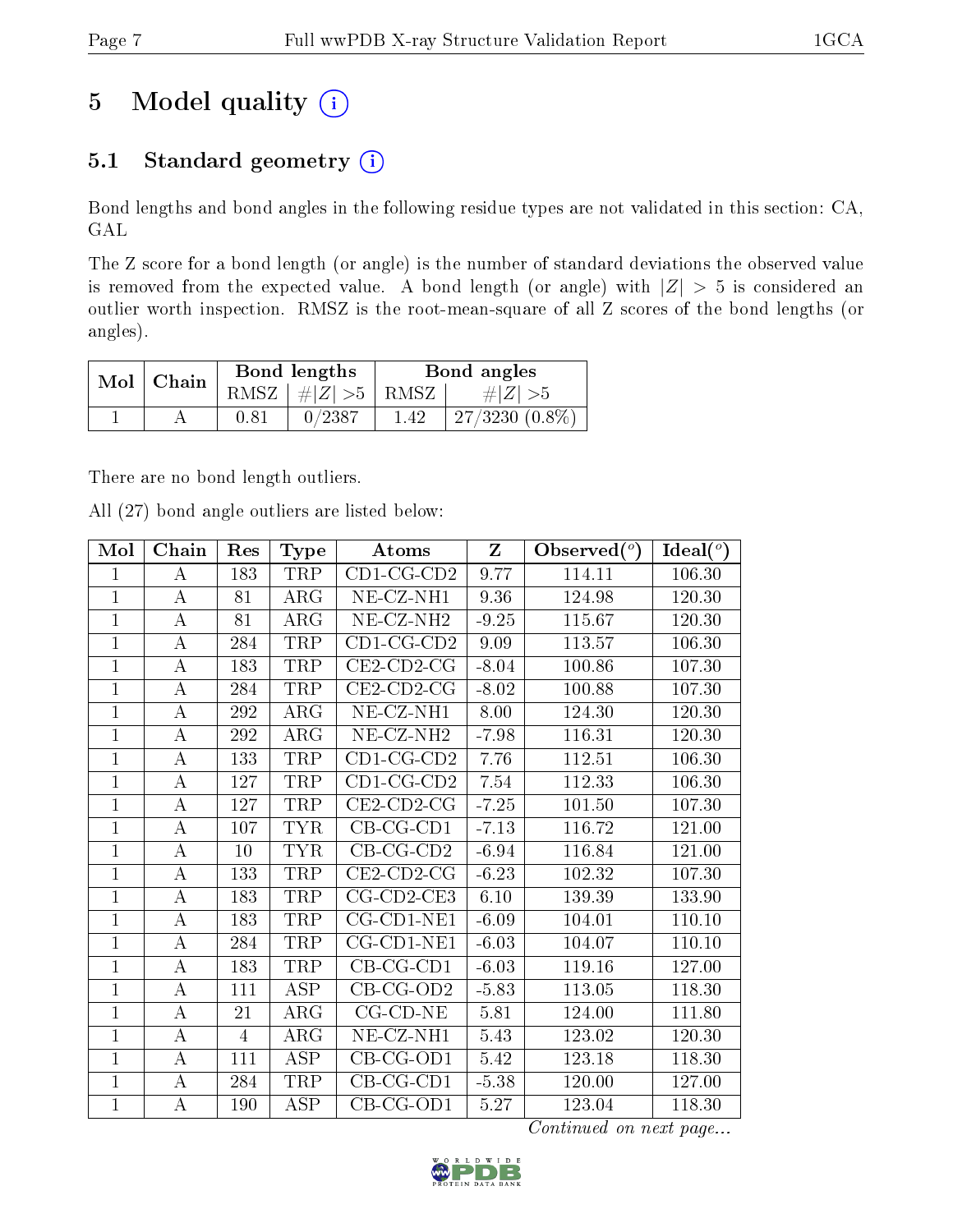| Mol | Chain   $\text{Res}$ $\vert$ |     | $\perp$ Type | Atoms                  |      | Observed( $^{\circ}$ )   Ideal( $^{\circ}$ ) |        |
|-----|------------------------------|-----|--------------|------------------------|------|----------------------------------------------|--------|
|     |                              | 133 | TRP          | $CG-CD1-NE1$   $-5.16$ |      | 104.94                                       | 110.10 |
|     |                              | 195 | TRP.         | $CE2$ -CD2-CG   -5.12  |      | 103.21                                       | 107.30 |
|     |                              | 257 | ΔSΡ          | $CB-CG-OD1$            | 5.10 | 122.89                                       | 118.30 |

Continued from previous page...

There are no chirality outliers.

There are no planarity outliers.

### 5.2 Too-close contacts  $(i)$

In the following table, the Non-H and H(model) columns list the number of non-hydrogen atoms and hydrogen atoms in the chain respectively. The H(added) column lists the number of hydrogen atoms added and optimized by MolProbity. The Clashes column lists the number of clashes within the asymmetric unit, whereas Symm-Clashes lists symmetry related clashes.

|  |      |     |      | Mol   Chain   Non-H   H(model)   H(added)   Clashes   Symm-Clashes |
|--|------|-----|------|--------------------------------------------------------------------|
|  | 2351 | 541 | 2347 |                                                                    |
|  |      |     |      |                                                                    |
|  |      |     |      |                                                                    |
|  | 153  | 306 |      |                                                                    |
|  | 2517 | 859 | 2359 |                                                                    |

The all-atom clashscore is defined as the number of clashes found per 1000 atoms (including hydrogen atoms). The all-atom clashscore for this structure is 2.

All (8) close contacts within the same asymmetric unit are listed below, sorted by their clash magnitude.

| Atom-1             | Atom-2            | Interatomic    | Clash         |
|--------------------|-------------------|----------------|---------------|
|                    |                   | distance $(A)$ | overlap $(A)$ |
| 1:A:181:ALA:HB3    | 1: A:214: MET:SD  | 2.53           | 0.48          |
| 1: A:96: ARG: HH12 | 1: A:288: ASN:HB3 | 1.78           | 0.48          |
| 1:A:54:VAL:O       | 1: A:58: LYS: HG3 | 2.15           | 0.45          |
| 1: A:191:LYS:HE2   | 1:A:191:LYS:HA    | 1.99           | 0.45          |
| 1:A:ARG:HB2        | 4: A:441:HOH:O    | 2.16           | 0.45          |
| 1:A:137:LYS:HE2    | 1:A:137:LYS:HB3   | 1.74           | 0.43          |
| 1: A:140: LYS:HG2  | 1:A:172:GLN:HB2   | 2.00           | 0.42          |
| 1:A:216:MET:HB2    | 1: A:216: MET:HE3 | 1.98           | 0.42          |

All (1) symmetry-related close contacts are listed below. The label for Atom-2 includes the symmetry operator and encoded unit-cell translations to be applied.

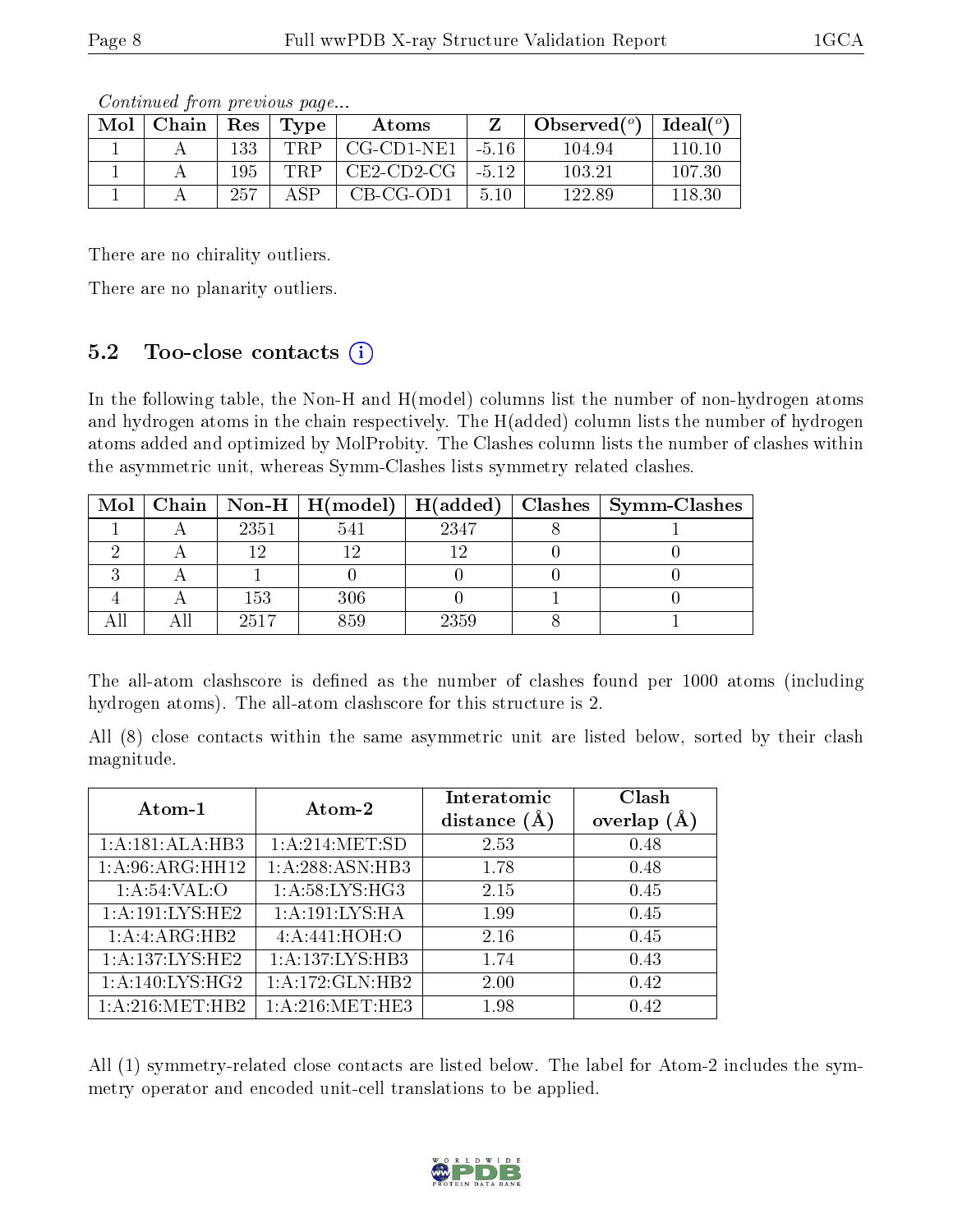| Atom-1                                      | Atom-2              | Interatomic<br>distance $(A)$ | Clash<br>overlap (A) |
|---------------------------------------------|---------------------|-------------------------------|----------------------|
| $1 \cdot A \cdot 84 \cdot A SN \cdot H D21$ | 1: A:276:LYS:HZ2[4] | 0.30                          | , 30-                |

### 5.3 Torsion angles (i)

#### 5.3.1 Protein backbone  $(i)$

In the following table, the Percentiles column shows the percent Ramachandran outliers of the chain as a percentile score with respect to all X-ray entries followed by that with respect to entries of similar resolution.

The Analysed column shows the number of residues for which the backbone conformation was analysed, and the total number of residues.

| Mol   Chain | Analysed                                          |  | Favoured   Allowed   Outliers   Percentiles |
|-------------|---------------------------------------------------|--|---------------------------------------------|
|             | $307/309$ (99\%)   300 (98\%)   6 (2\%)   1 (0\%) |  | 24<br> 41                                   |

All (1) Ramachandran outliers are listed below:

| Mol | Chain | $\perp$ Res | Type |
|-----|-------|-------------|------|
|     |       |             |      |

#### 5.3.2 Protein sidechains  $(i)$

In the following table, the Percentiles column shows the percent sidechain outliers of the chain as a percentile score with respect to all X-ray entries followed by that with respect to entries of similar resolution.

The Analysed column shows the number of residues for which the sidechain conformation was analysed, and the total number of residues.

| $\mid$ Mol $\mid$ Chain $\mid$ | Analysed                   |                    | Rotameric   Outliers   Percentiles |
|--------------------------------|----------------------------|--------------------|------------------------------------|
|                                | 247/247 (100%)   244 (99%) | $\frac{1}{3}(1\%)$ | <b>71</b> 59                       |

All (3) residues with a non-rotameric sidechain are listed below:

| Mol | Chain | Res | Type           |
|-----|-------|-----|----------------|
|     |       |     |                |
|     |       | 263 | $\cdot$ $_{N}$ |
|     |       |     |                |

Some sidechains can be flipped to improve hydrogen bonding and reduce clashes. There are no

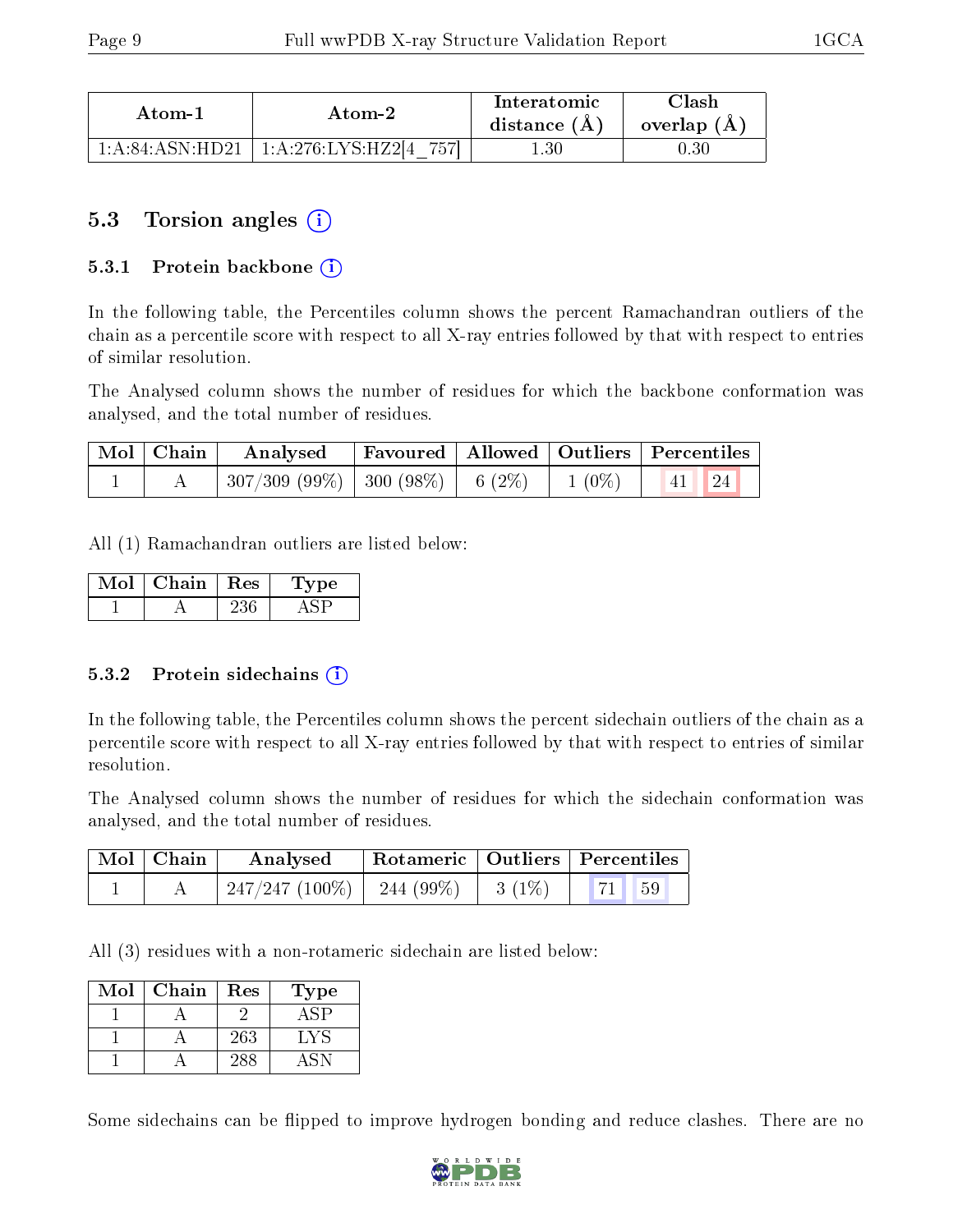such sidechains identified.

#### 5.3.3 RNA  $(i)$

There are no RNA molecules in this entry.

#### 5.4 Non-standard residues in protein, DNA, RNA chains  $\Omega$  $\Omega$  $\Omega$

There are no non-standard protein/DNA/RNA residues in this entry.

#### 5.5 Carbohydrates (i)

There are no monosaccharides in this entry.

#### 5.6 Ligand geometry  $(i)$

Of 2 ligands modelled in this entry, 1 is monoatomic - leaving 1 for Mogul analysis.

In the following table, the Counts columns list the number of bonds (or angles) for which Mogul statistics could be retrieved, the number of bonds (or angles) that are observed in the model and the number of bonds (or angles) that are defined in the Chemical Component Dictionary. The Link column lists molecule types, if any, to which the group is linked. The Z score for a bond length (or angle) is the number of standard deviations the observed value is removed from the expected value. A bond length (or angle) with  $|Z| > 2$  is considered an outlier worth inspection. RMSZ is the root-mean-square of all Z scores of the bond lengths (or angles).

| Mol |                      | $\mid$ Chain $\mid$ Res $\mid$ |     | Link |            | Bond lengths |         |               | Bond angles |               |
|-----|----------------------|--------------------------------|-----|------|------------|--------------|---------|---------------|-------------|---------------|
|     | Type                 |                                |     |      | Counts '   | RMSZ         | #Z  > 2 | Counts   RMSZ |             | $\perp \# Z $ |
|     | $\operatorname{GAL}$ |                                | 350 |      | 12, 12, 12 | $00$ .       |         |               | 0.63        |               |

In the following table, the Chirals column lists the number of chiral outliers, the number of chiral centers analysed, the number of these observed in the model and the number defined in the Chemical Component Dictionary. Similar counts are reported in the Torsion and Rings columns. '-' means no outliers of that kind were identified.

|     |     |   | Mol Type Chain Res Link Chirals Torsions Rings |  |
|-----|-----|---|------------------------------------------------|--|
| GAT | 350 | - | $\mid 0/2/22/22 \mid 0/1/1/1 \mid$             |  |

There are no bond length outliers.

There are no bond angle outliers.

There are no chirality outliers.

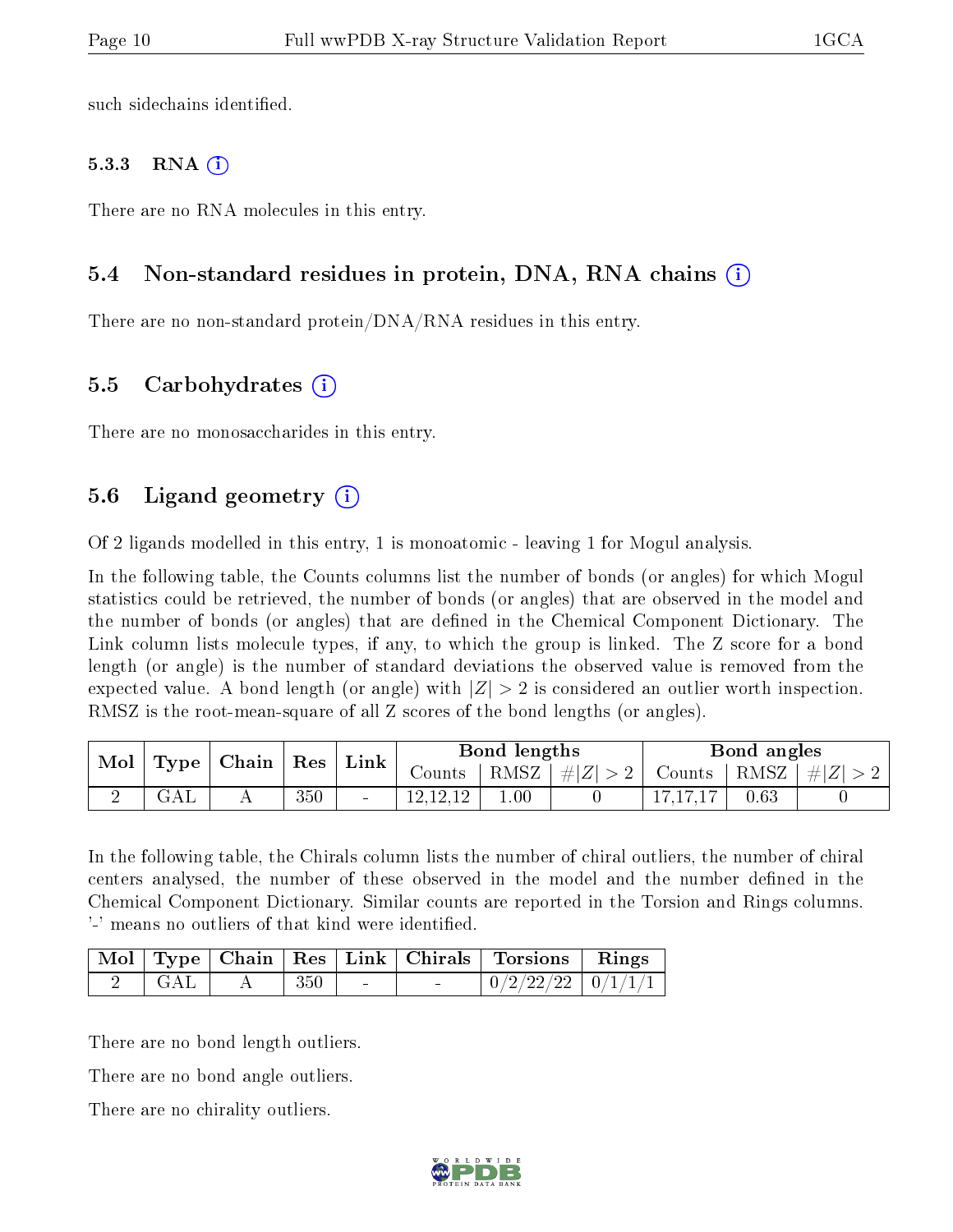There are no torsion outliers.

There are no ring outliers.

No monomer is involved in short contacts.

### 5.7 [O](https://www.wwpdb.org/validation/2017/XrayValidationReportHelp#nonstandard_residues_and_ligands)ther polymers (i)

There are no such residues in this entry.

### 5.8 Polymer linkage issues (i)

There are no chain breaks in this entry.

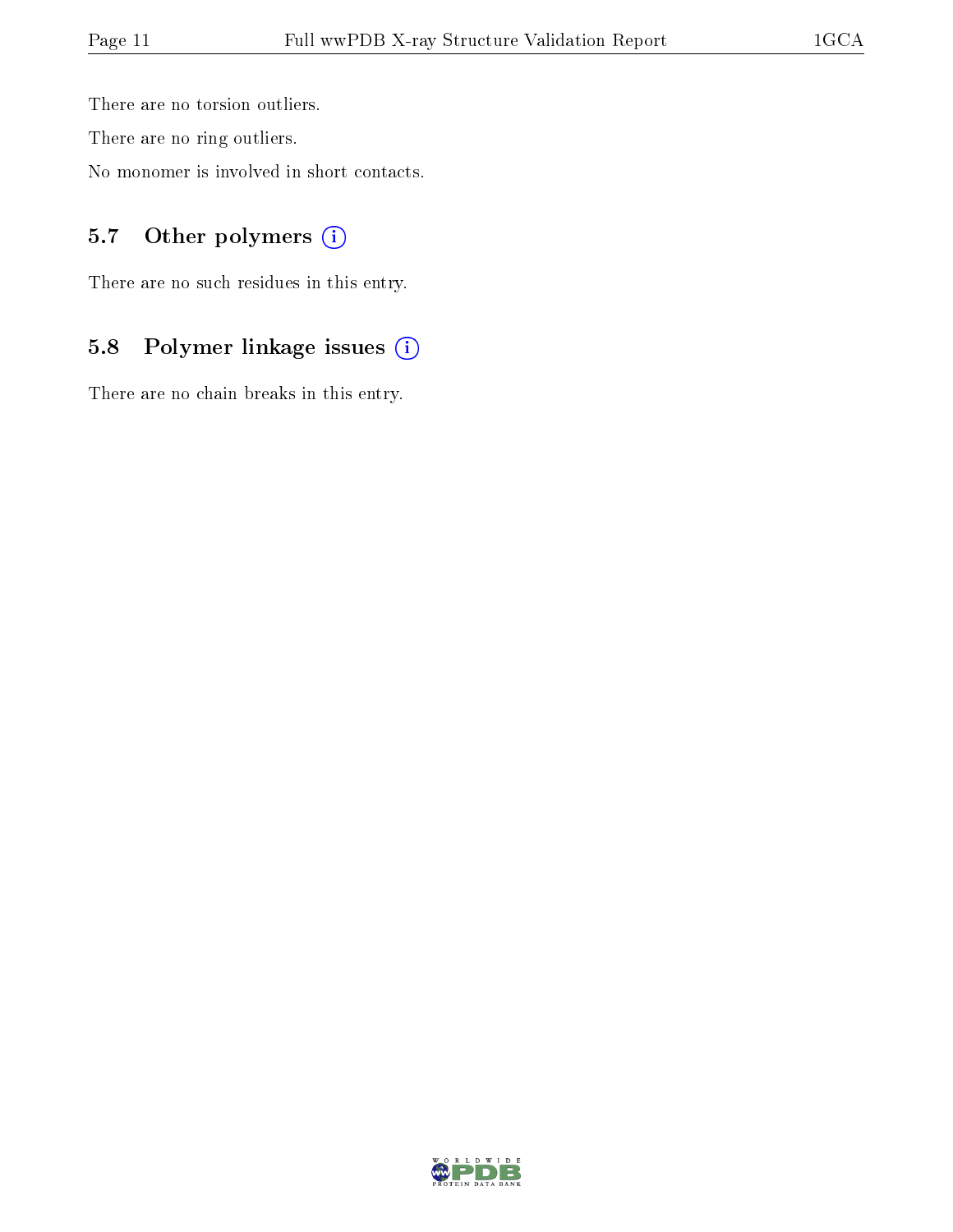## 6 Fit of model and data  $\left( \cdot \right)$

## 6.1 Protein, DNA and RNA chains (i)

In the following table, the column labelled  $#RSRZ>2'$  contains the number (and percentage) of RSRZ outliers, followed by percent RSRZ outliers for the chain as percentile scores relative to all X-ray entries and entries of similar resolution. The OWAB column contains the minimum, median,  $95<sup>th</sup>$  percentile and maximum values of the occupancy-weighted average B-factor per residue. The column labelled  $Q < 0.9$  lists the number of (and percentage) of residues with an average occupancy less than 0.9.

| Mol Chain | Analysed         | $<$ RSRZ $>$ | $\#\text{RSRZ}\text{>2}$                    | $\mid$ OWAB(Å <sup>2</sup> ) $\mid$ Q<0.9 $\mid$ |  |
|-----------|------------------|--------------|---------------------------------------------|--------------------------------------------------|--|
|           | $309/309(100\%)$ | $-0.19$      | $\vert 3 (0\%)$ 82 85 $\vert 8, 16, 34, 60$ |                                                  |  |

All (3) RSRZ outliers are listed below:

| Mol | $\vert$ Chain $\vert$ Res $\vert$ Type $\vert$ RSRZ |     |     |
|-----|-----------------------------------------------------|-----|-----|
|     |                                                     |     | 7.3 |
|     |                                                     |     |     |
|     |                                                     | 226 |     |

### 6.2 Non-standard residues in protein, DNA, RNA chains  $(i)$

There are no non-standard protein/DNA/RNA residues in this entry.

### 6.3 Carbohydrates  $(i)$

There are no monosaccharides in this entry.

### 6.4 Ligands  $(i)$

In the following table, the Atoms column lists the number of modelled atoms in the group and the number defined in the chemical component dictionary. The B-factors column lists the minimum, median,  $95<sup>th</sup>$  percentile and maximum values of B factors of atoms in the group. The column labelled  $Q< 0.9$ ' lists the number of atoms with occupancy less than 0.9.

| $\blacksquare$ |  |     |       |      |      | Type   Chain   Res   Atoms   RSCC   RSR   B-factors $(A^2)$   Q<0.9 |  |
|----------------|--|-----|-------|------|------|---------------------------------------------------------------------|--|
|                |  | 350 | 12/12 | 0.97 | 0.09 | 0.0.11.12                                                           |  |
|                |  | 351 |       | 0.99 | 0.05 | 12.12.12.12                                                         |  |